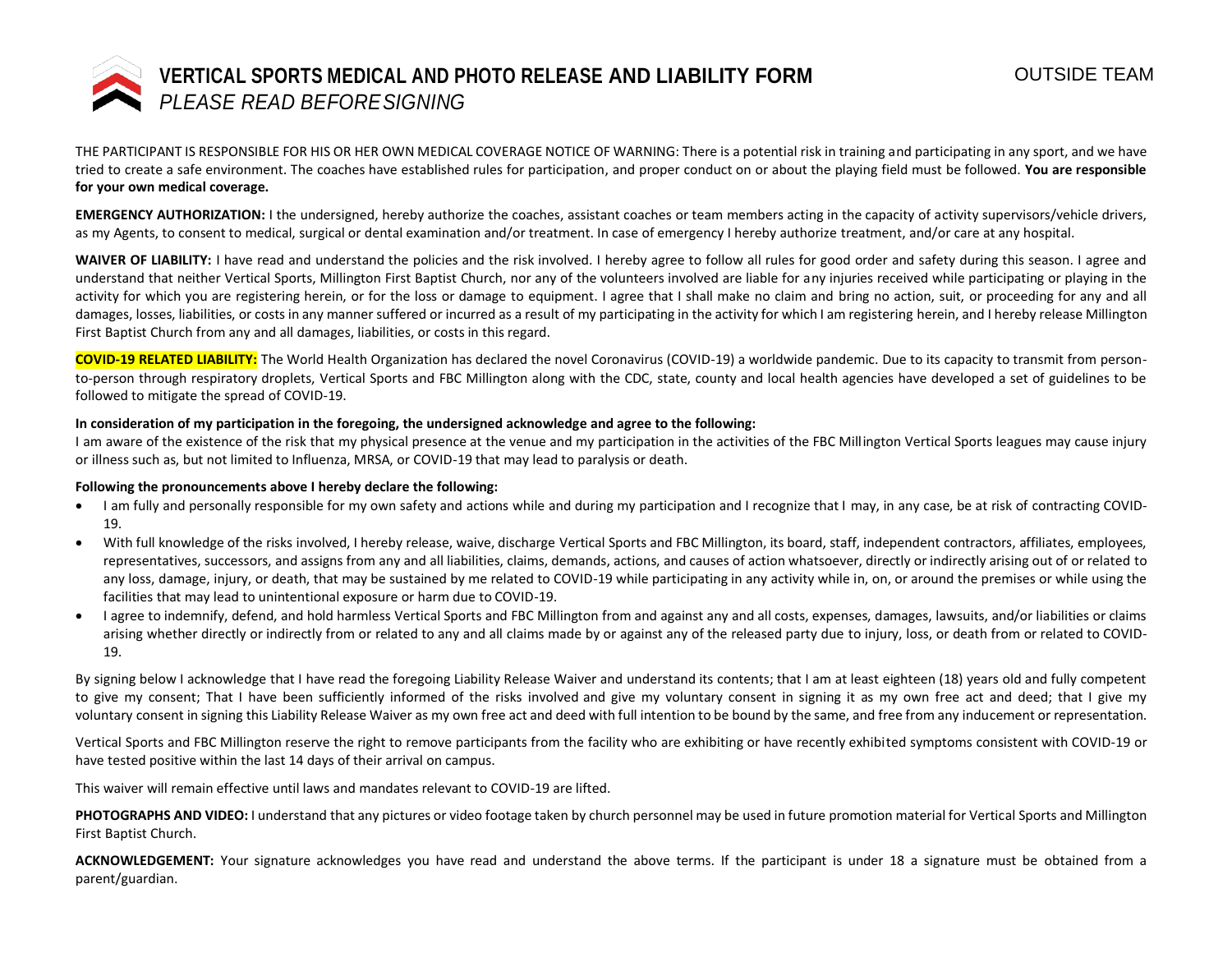

| Church/Organization/Team Name |      | Coach's name |
|-------------------------------|------|--------------|
| Phone                         | mai. | League       |

(ex. Youth Basketball 8/9 Boys)

## **NO PLAYER MAY BE ADDED TO THE TEAM LATER WITHOUT SIGNING A WAIVER.**

Date:

| Player Name | Age | Email Address | Address | Phone # | Do you attend<br>church at least<br>once a month?<br>(Y/N) | Signature (Guardian if under 18) |
|-------------|-----|---------------|---------|---------|------------------------------------------------------------|----------------------------------|
|             |     |               |         |         |                                                            |                                  |
|             |     |               |         |         |                                                            |                                  |
|             |     |               |         |         |                                                            |                                  |
|             |     |               |         |         |                                                            |                                  |
|             |     |               |         |         |                                                            |                                  |
|             |     |               |         |         |                                                            |                                  |
|             |     |               |         |         |                                                            |                                  |
|             |     |               |         |         |                                                            |                                  |
|             |     |               |         |         |                                                            |                                  |
|             |     |               |         |         |                                                            |                                  |
|             |     |               |         |         |                                                            |                                  |
|             |     |               |         |         |                                                            |                                  |
|             |     |               |         |         |                                                            |                                  |
|             |     |               |         |         |                                                            |                                  |
|             |     |               |         |         |                                                            |                                  |
|             |     |               |         |         |                                                            |                                  |
|             |     |               |         |         |                                                            |                                  |